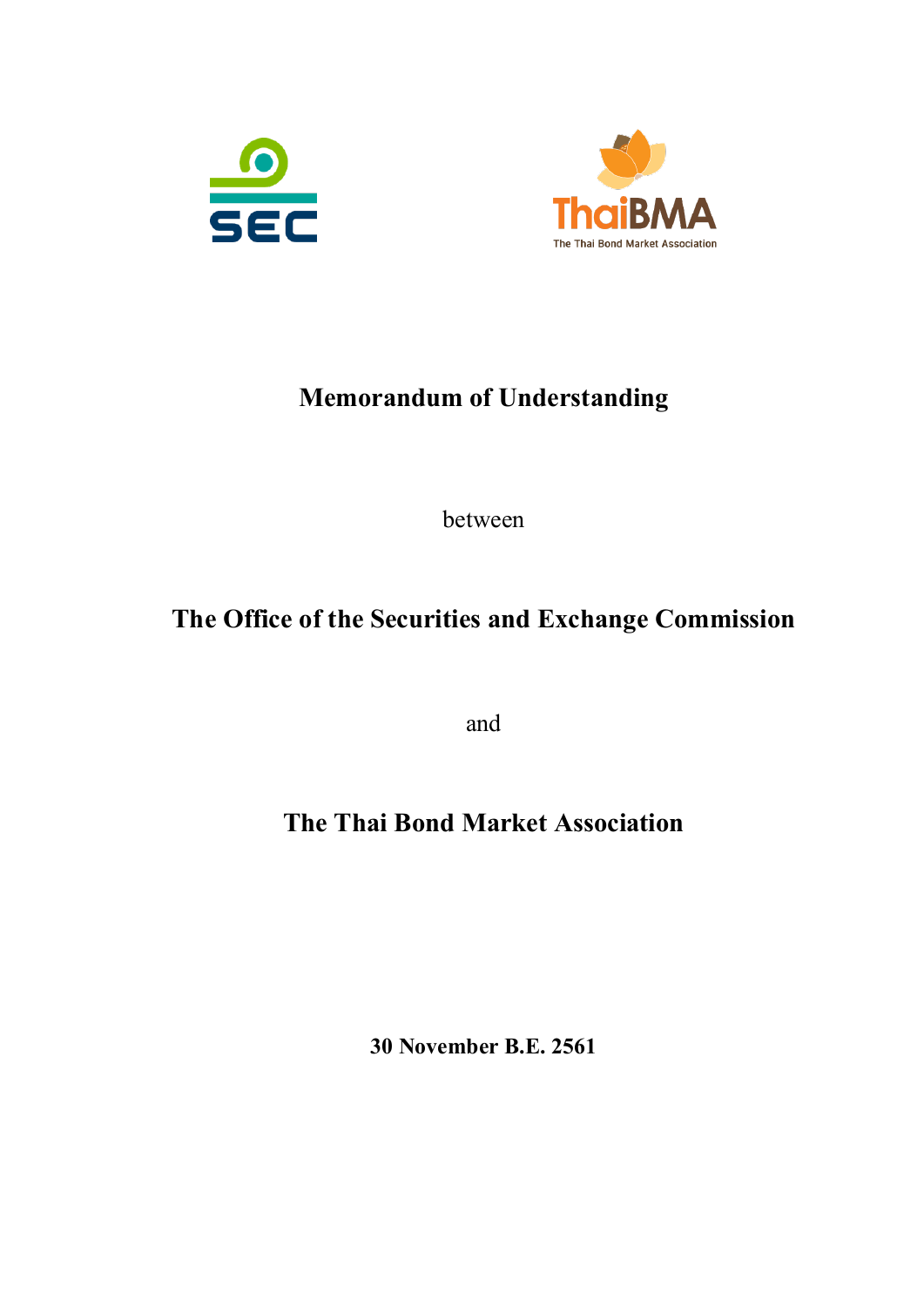### Memorandum of Understanding

#### between

The Office of Securities and Exchange Commission, having its office at 333/3 Vibhavadi-Rangsit Road, Chomphon, Chatuchak, Bangkok 10900 by the Secretary-General, Mr. Rapee Sucharitakul (hereinafter referred to as ''**The SEC**'') of the one part;

#### and

The Thai Bond Market Association, having its office at 900 Tonson Tower 10th Floor, A, D Zone, Ploenchit Road, Lumpini, Pathumwan, Bangkok 10330 by the President, Mr. Tada Phutthitada (hereinafter referred to as ''**The TBMA**) of the other part.

#### **ARTICLE 1 OBJECTIVES**

For an efficient supervision of the debt securities market within the legal and regulatory framework of each authority, an enhanced level of debt securities market supervision to meet international standards, the promotion and development of sustainable growth for the Thai debt securities market, and the increased clarity in fulfilling the respective regulatory mandates that are expected of the SEC and the TBMA for the best interest of all sectors within the Thai debt securities market, taking into consideration the benefits for the debt securities market and the protection for investors.

Thus, the SEC and the TBMA have reached this Memorandum of Understanding in view of achieving the aforesaid objectives. This Memorandum of Understanding shall supersede the Memorandum of Understanding dated May 28, B.E. 2550 (A.D. 2007).

#### **ARTICLE 2 RESPONSIBILITIES OF THE SEC AND THE TBMA**

#### **(1) The SEC**

The SEC is a public agency established under the Securities and Exchange Act, B.E. 2535 (A.D. 1992) to have the key mandate to promote and develop the nation's capital market, to supervise the activities of business operators within the capital market, and to ensure compliance with relevant laws within its mandates for fairness, transparency, orderliness and efficiency of the capital market. The SEC's responsibilities include:

a) To promote and develop the debt securities market as an alternative fundraising venue with reasonable cost for persons to satisfy the need of funds for operation or for a mission;

b) To establish investor protection measures to ensure investors in the debt securities market are treated fairly and informed of accurate, complete and timely information;

c) To supervise, promote and support the implementation according to the TBMA roles and responsibilities effectively to ensure that the TBMA supervises the registration of debt securities, the operations of the members, front line market surveillance fairly, transparently and effectively as a self-regulatory body;

d) To support and supervise the TBMA to act as an efficient debt securities information center providing conveniently accessible information for investors and the center for dissemination of fair and reliable reference prices of debt securities at reasonable prices;

e) To supervise and ensure that holders of licences to operate securities business, personnel in the capital market maintain their capacity and suitability in the provision of relevant services and discharge their duties required by relevant laws and regulations;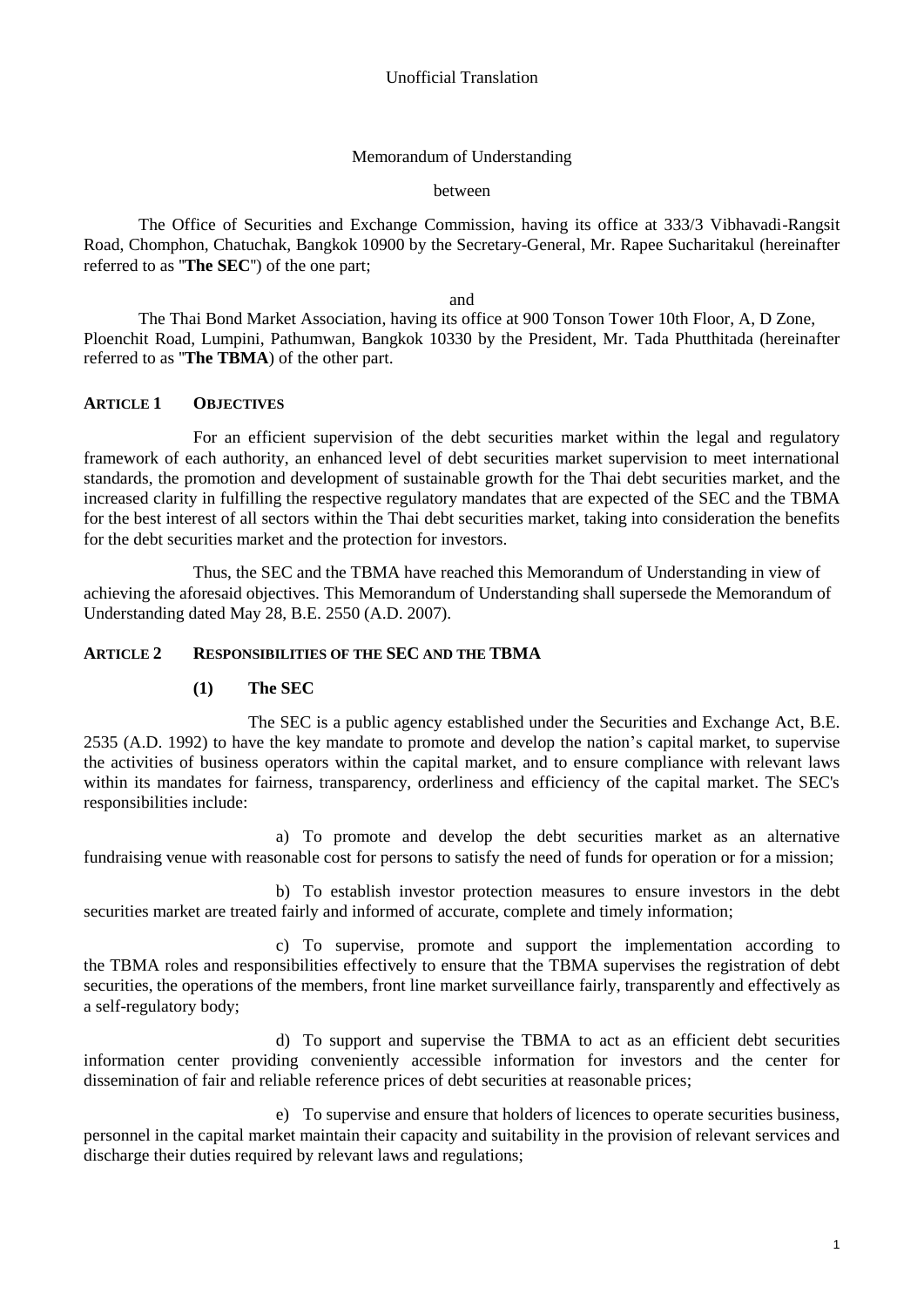#### Unofficial Translation

f) To supervise debt securities issuers to comply with the principles of good corporate governance, make accurate and sufficient disclosure of information to investors within the timeframe and in accordance with the applicable requirements, and not to have directors and/or executives who possess prohibited characteristics:

g) To monitor and take appropriate enforcement action against any breaches of or non-compliance with the laws within its mandates; and

h) To discharge its powers and responsibilities to all stakeholders with fairness, transparency and equal standard.

#### **(2) The TBMA**

The TBMA is a juristic person established in accordance with the Securities and Exchange Act, B.E. 2535 (A.D. 1992) as an association related to securities business for the purpose of supervising its members (self-regulatory organization: "SRO"), conducting front-line market surveillance, being a debt securities information center and a pricing agency in the debt securities market, as well as issuing regulations to regulate the business operators in the debt securities market by taking into account the benefits of the debt securities market and the investor protection. Such responsibilities include:

a) To ensure sufficient sources of funds, sources of income, human resources and work systems for discharging its duties, and to have measures and a business continuity plan, including prevention and mitigation of potential risks;

b) To establish transparent selection process of directors in line with good corporate governance principles, and focus on stakeholders' participation and appropriate proportion of independent directors as well as acceptable knowledge and experience in debt instruments, securities or financial markets of the Board of Directors;

c) To establish preventive and corrective measures for the conflicts of interest which have or may have an impact on its mission or its credibility;

d) To issue appropriate rules for the registration and supervision of bond traders;

e) To provide fair, clear and objective rules for the admission of membership regarding suitability and the status of the applicants for membership;

f) To issue rules with which members and bond traders must comply, regulatory measures, and procedures for determining penalties and sanctions on members and bond traders who do not comply with such rules as well as clear and fair appeal;

g) To establish a system for supervising its members and inspecting the debt securities trading of its members in good faith, fairness, transparency and credibility;

h) To establish effective management systems in respect of complaints or disputes relating to the debt securities trading of its members and its operation in the debt securities market effectively and fairly;

i) To provide an information disclosure system in the primary and secondary markets that investors can conveniently access at reasonable prices;

j) To establish a system and method for calculating reliable bond prices and debt securities indices to be used as a reference;

If the responsibilities of the SEC or the TBMA as specified in this Memorandum of Understanding are different from the responsibilities prescribed under the Securities and Exchange Act, the responsibilities prescribed under the law shall replace paragraph one.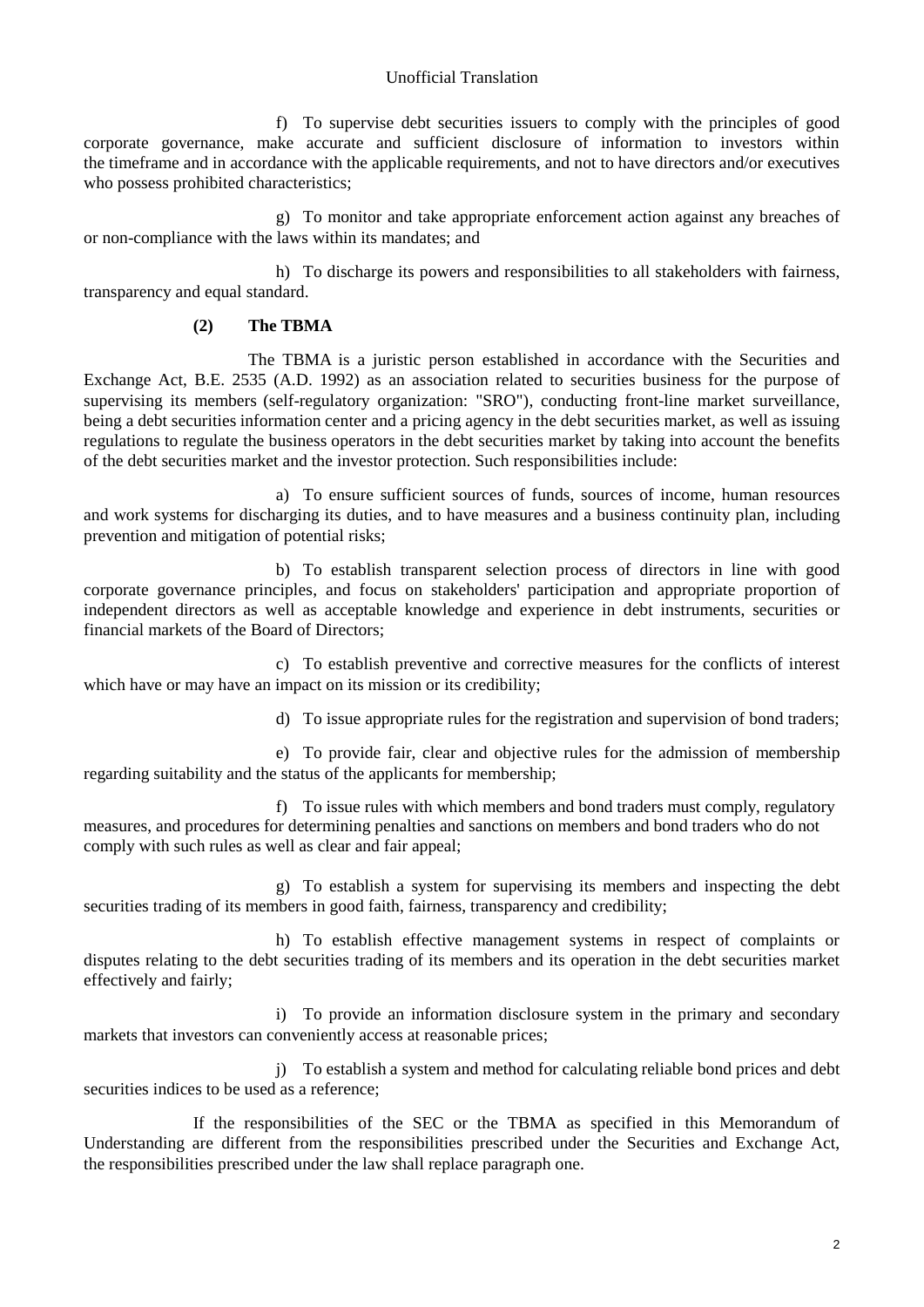# Unofficial Translation

The TBMA plays a role in overseeing its membership as a self-regulatory organization (SRO) and securities companies that are its members are under the supervision of the SEC at the same time.

Therefore, to clarify the TBMA roles under the authority delegated by the SEC and for the SEC and the TBMA to effectively discharge their respective duties and to have sufficient information required in the discharge of duties to oversee the debt securities market, the SEC and the TBMA have reached an agreement on a cooperation framework to allow for a collaboration between the two authorities under the regulatory framework of the law on securities and exchange, and to put in place efficient law enforcement procedures within their respective mandates with the aim to maintain the overall credibility of the capital market. (Please see details in Appendix 1 - 5)

### **ARTICLE 3 REFERRAL OF MATTERS FOR LAWS AND REGULATIONS ENFORCEMENT**

When the TBMA finds suspicious acts or events that may violate the regulation under the authority of the SEC, it shall submit the matter to the SEC for further legal action and the referral of matter between the authorities for laws and regulations enforcement shall be in writing.

## **ARTICLE 4 THE SEC'S SUPERVISORY FRAMEWORK ON THE TBMA**

To perform its duties under Article 2 (1) (c), the SEC will supervise the TBMA's operations by reviewing the principles, work systems and procedures of the TBMA and will allow the TBMA to have its discretion in making any decisions regarding operations within its mandates. This is to ensure that the performance of duties of the TBMA is fair, transparent and efficient.

The supervisory framework will be undertaken in two manners, including:

## **(1) Off-site monitoring**

This involves assessments of periodic information received from the TBMA (See Appendix 6 for details) and other information that the SEC requests in case of emergency.

#### **(2) On-site assessment**

(a) The SEC will determine the scope of assessment based on existing or potential risks which could have an impact on the credibility of the TBMA under a risk-based approach. The SEC will then inform the TBMA in advance of the scope of matters for assessment and will allow the TBMA a reasonable preparation period, except in case of emergency.

(b) The TBMA will facilitate on-site assessments by the SEC officers whereby an interview with personnel can be conducted and documents or information can be accessed for the purpose of assessment within the regulatory framework of relevant laws.

#### **ARTICLE 5 HIGH-LEVEL MEETINGS BETWEEN THE SEC AND THE TBMA**

The SEC and the TBMA may, as appropriate, organize high-level meetings between the SEC and the TBMA to allow discussion on the policy of the debt securities market supervision and development.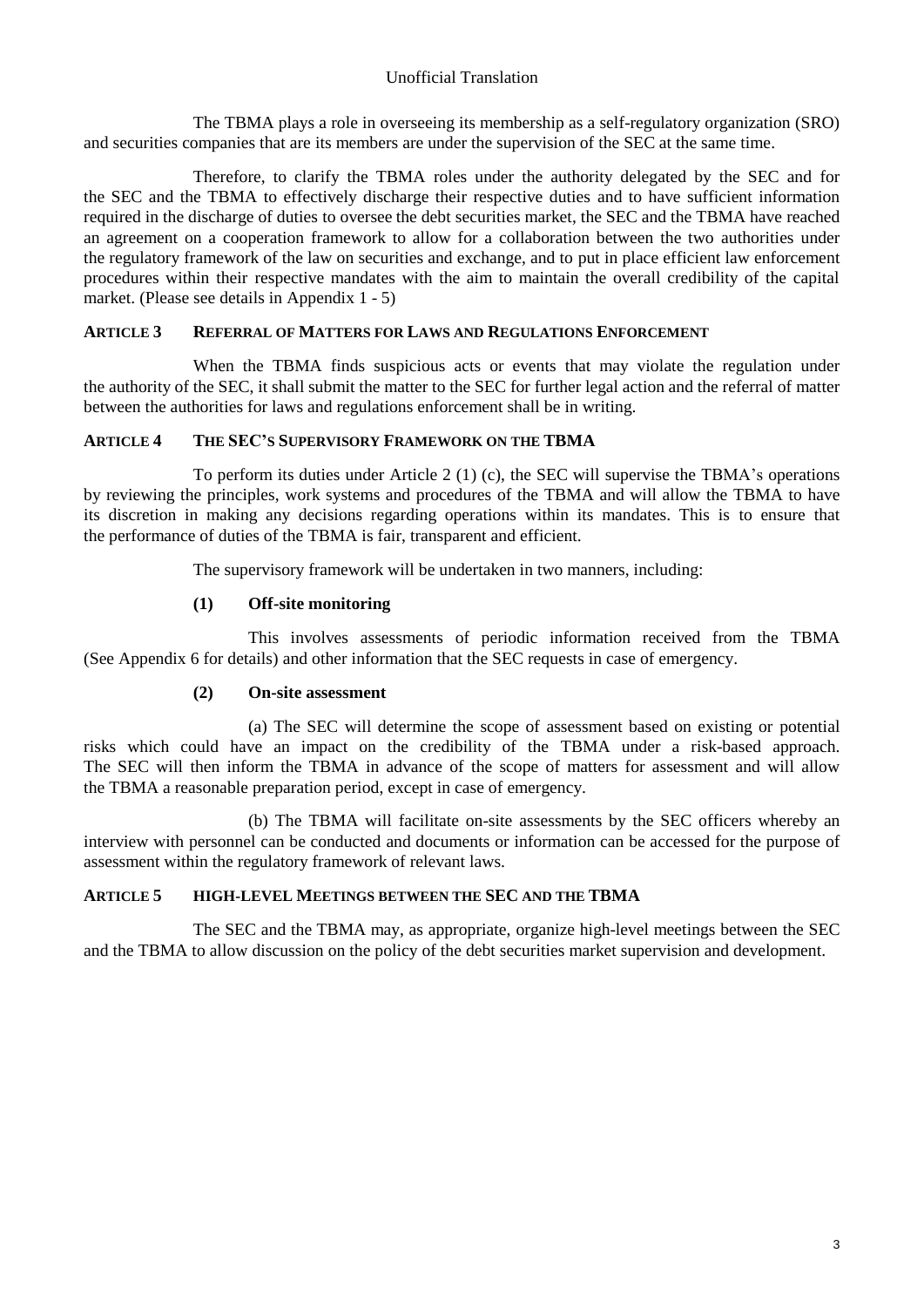## **ARTICLE 6 CONFIDENTIALITY OF INFORMATION**

In case the SEC or the TBMA receives the information that is normally reserved or not disclosed to any other person. (**"Confidential Information"**), the authority receiving the information agrees to use the Confidential Information only for supervisory or guide for supervisory purposes. In addition, there are measures to prevent their employees from exploiting the information obtained from their duties. The authority receiving the information will put in place a measure to strictly safeguard the confidentiality, including a measure to control access to and an appropriate security measure for the Confidential Information.

The authority receiving the information may use or disclose results from data processing done in accordance with the agreed guideline without having to seek consent from the authority providing such information. The information, including information which may be used to identify the identity of the customers or companies, shall be used and/or disclosed with due care.

The authority receiving the Confidential Information agrees not to disclose it to any third parties except:

(1) with consent in writing from the authority giving the Confidential Information;

(2) when the Confidential Information is disclosed to the inquiry official or the public prosecutor for the purpose of a criminal proceeding in accordance with the law on securities or such other laws under which the authority receiving the Confidential Information has the duty to incriminate or to make a complaint;

(3) when the disclosure is made in accordance with the order of the court or any authority having the legal power. However, before the disclosure can be made in accordance with such order, the authority receiving the Confidential Information shall inform the authority giving the Confidential Information of the order without delay.

#### **ARTICLE 7 APPENDICES**

All appendices of this Memorandum of Understanding shall be an integral part of the agreement between the SEC and the TBMA hereunder.

Any appendix that is amended by mutual agreement shall be an integral part of this Memorandum of Understanding.

# **ARTICLE 8 COORDINATORS**

Each authority shall without delay inform the other authority of the name of person(s) authorised to be coordinator(s) under this Memorandum of Understanding, including any change thereof.

#### **ARTICLE 9 AMENDMENT TO THE MEMORANDUM OF UNDERSTANDING AND APPENDICES**

This Memorandum of Understanding including the appendices hereof may be amended as appropriate.

The appendices hereof may be amended through consultation and by exchange of letters between the two authorities to indicate new provision agreed by both parties to replace the original provision.

#### **ARTICLE 10 RESOLUTIONS TO PROBLEM RELATING TO THE COMPLIANCE WITH THE MEMORANDUM OF UNDERSTANDING**

Any problem in connection with the compliance with this Memorandum of Understanding shall be considered and resolved by the Secretary-General of the SEC or any person delegated by the Secretary-General of the SEC together with the President of the TBMA or any person delegated by the President of the TBMA.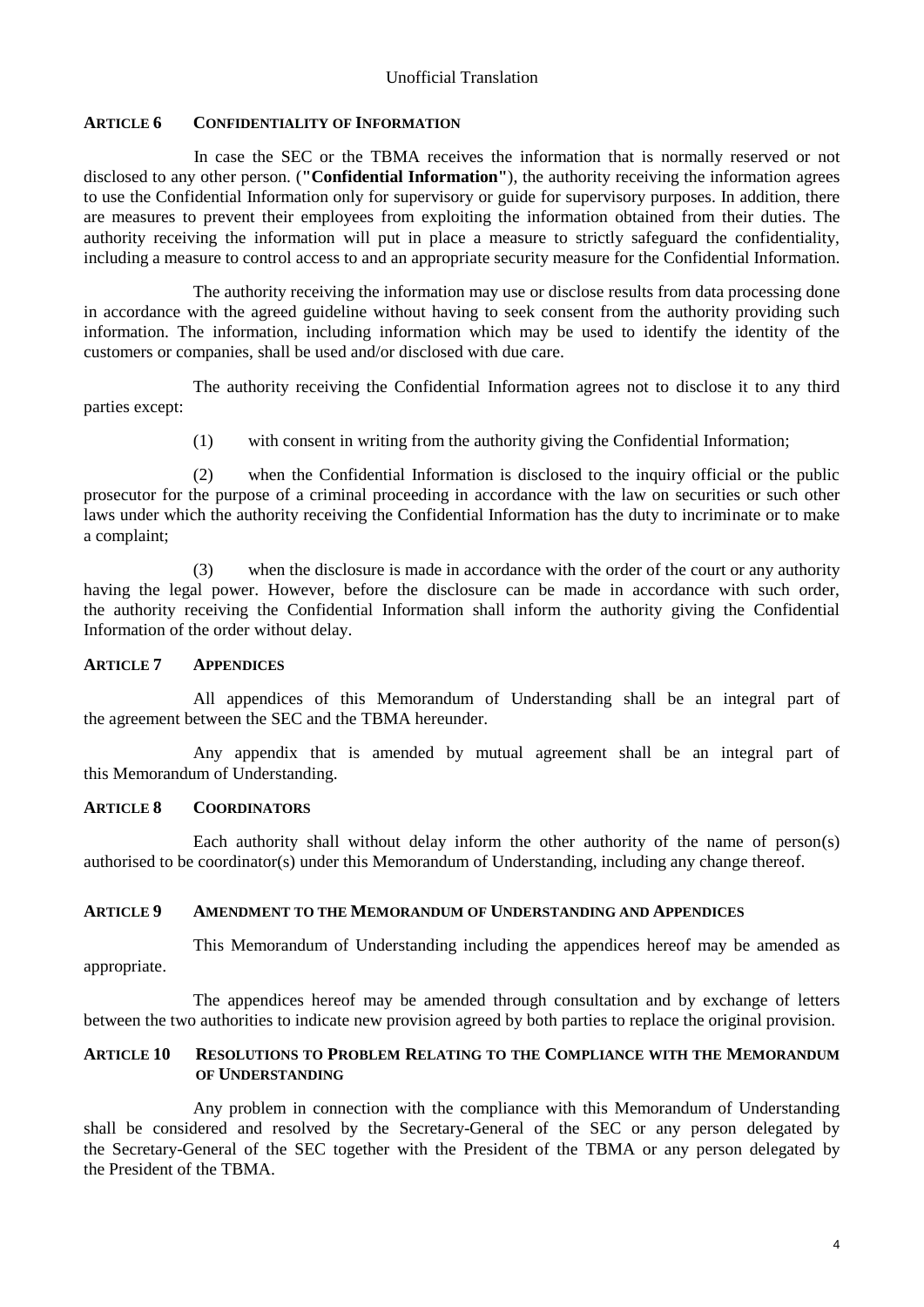# **ARTICLE 11 EFFECTIVE DATE**

This Memorandum of Understanding shall become effective upon the signature by the representatives of both authorities and may be reviewed by both authorities in case of changes to the supervisory policy or when it is reasonable to do so.

Either authority may terminate this Memorandum of Understanding by an advance written notice to the other authority at least 30 days prior to the termination.

This Memorandum of Understanding is executed in two counterparts, each having corresponding terms in all respects. Having duly read and understood the terms hereof, the authorised signatory of both authorities hereunto sign their name and each retains one counterpart.

This Memorandum of Understanding is made on November 30, B.E. 2561 (A.D. 2018).

Signed ...................................................... Signed ..................................................................

(Mr. Rapee Sucharitakul) (Mr. Tada Phutthitada)

Secretary-General, President, President,

For the Office of Securities and Exchange Commission

For the Thai Bond Market Association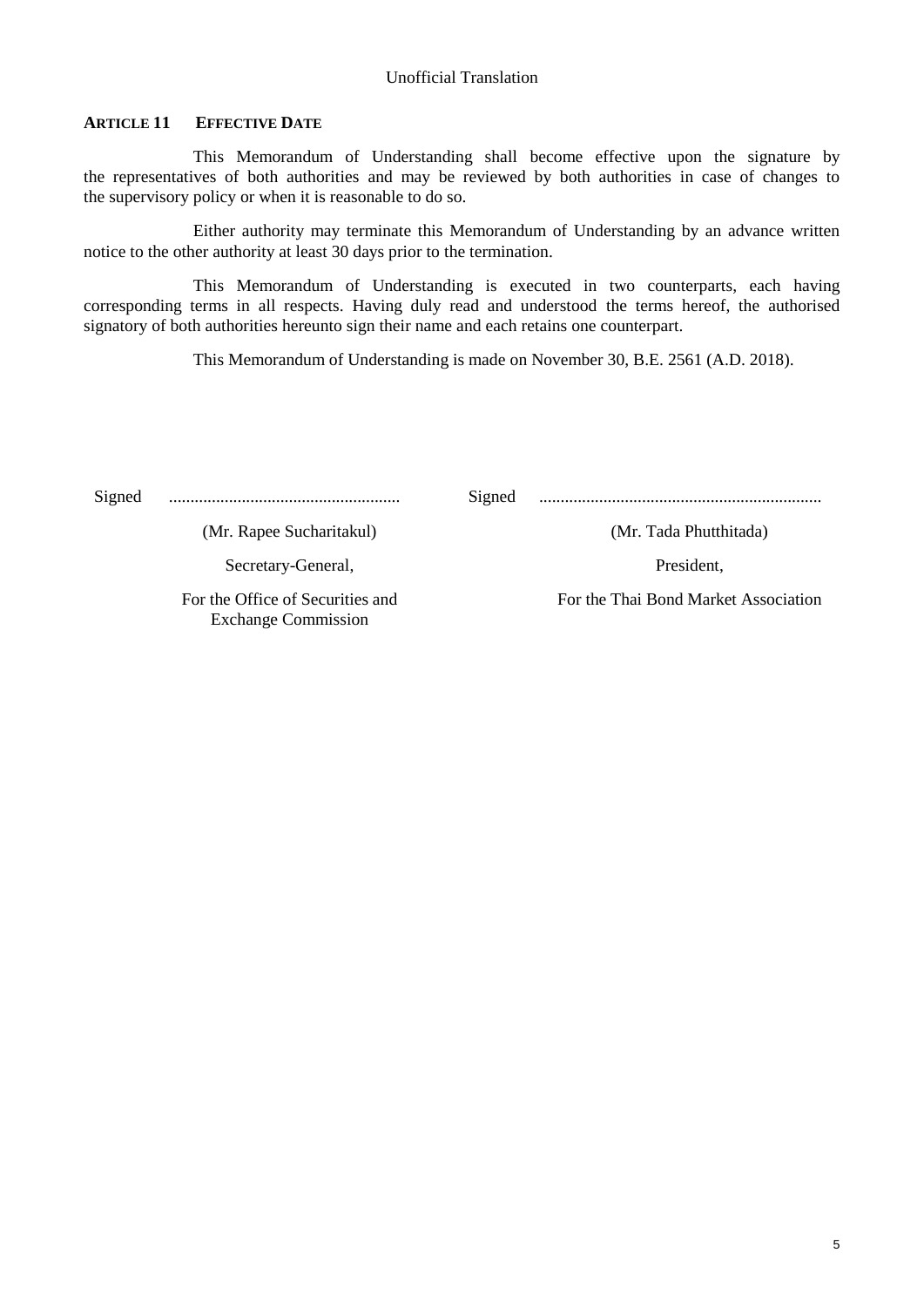# **The Role of the TBMA on Thai Bond Market Supervision and Development**

# **1. Duties of Each Authority**

# The SEC

- (1) Supervise the TBMA's operations to ensure compliance with the objectives and roles;
- (2) Approve and order the TBMA to amend the relevant rules, regulations and notifications;
- (3) Support the TBMA to carry its mandated roles; and
- (4) Where both authorities have the duty to issue rules for the supervision of members in the same matter and the SEC considers that the rules issued by the TBMA are appropriate and adequate, the SEC may not issue such rules.

## The TBMA

- (1) Supervise its members to comply with rules, regulations, codes of conduct, market convention in the debt securities market and manage effectively complaints, disputes between the members or between the members and relevant parties in the debt securities market (SRO);
- (2) Supervise the debt securities trading to ensure fair and orderly trading (front-line market surveillance);
- (3) Act as the bond information center both in the primary and secondary markets as well as the affordable and fair prices dissemination (bond information center and pricing agency); and
- (4) Act as an industry forum for bond market participants (industry forum).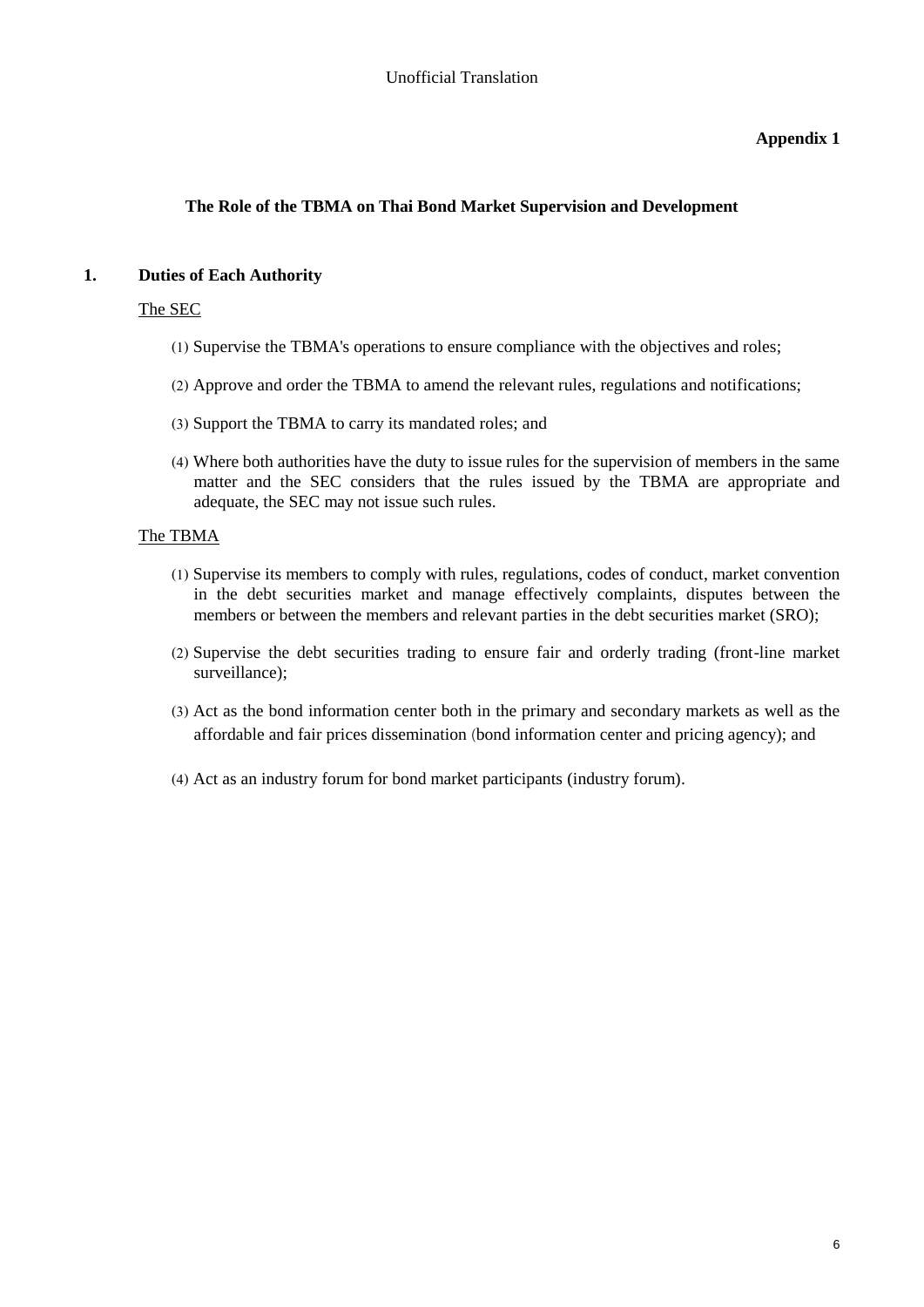#### **Supervision of Members**

## **1. Duties of Each Authority**

#### The SEC

- (1) Issue and enforce the regulations on granting the licensing of securities dealing and securities dealing of debt securities to qualified persons;
- (2) Issue and enforce regulations on granting approval for directors, executives and personnel who are appointed or assigned to work for the securities companies in such roles as investment advisors, and determine the standards of professional conduct in performing duties in each of such roles;
- (3) Ensure that securities companies maintain financial status, the capacity and suitability of managerial structure, work systems and personnel, and conduct business in accordance with the prescribed rules, conditions and methods throughout the period of conducting securities business; and
- (4) Monitor and examine to ensure that securities companies including their personnel comply with the laws or rules and regulations as well as enforce the law on those who are in violation of or fail to comply with the laws or rules and regulations through fair proceedings. This provides reasonable time for those subject to the proceedings to clarify or to object to the proceedings, and determine appropriate sanctions to correspond with the facts or circumstances of each situation;

# The TBMA

- (1) Issue rules governing the operations of its members including the code of conduct and the code of ethics;
- (2) Issue and enforce the rules and procedures for registration and the duties of persons to trade on behalf of members (trader) including the examination and the training;
- (3) Issue and enforce regulations on qualifications of member companies which are required to be maintained throughout the term of membership;
- (4) Issue penalties rules for violators of the TBMA's rules, which are appropriate and fair to all parties; and
- (5) Monitor and examine to ensure that member companies comply with rules and regulations of the TBMA and take disciplinary actions against those who are in violation of, or fail to comply with, the prescribed rules and regulations through fair proceedings. This provides reasonable time for those subject to the proceedings to clarify or to object to the proceedings and determine appropriate sanctions to correspond with the facts or circumstances of each situation. It also reports the results of the examination and punishment of members who commit offenses according to the TBMA 's rules to the SEC.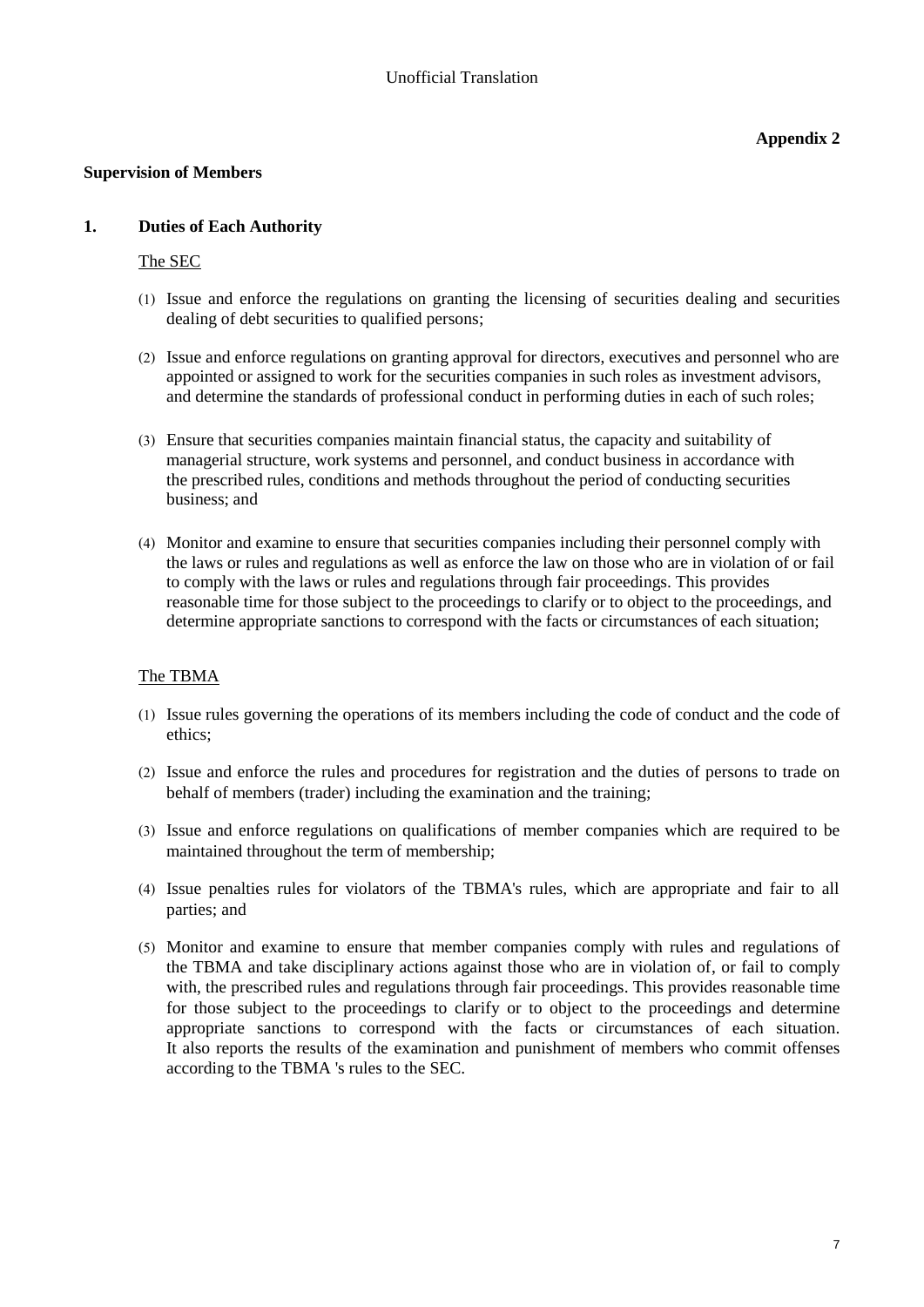# **2. Guideline on Cooperation between the Two Authorities**

The SEC and the TBMA agree to determine the following guidelines on cooperation between the two authorities:

- (1) To educate personnel of securities companies and member companies;
- (2) It is the discretion of an authority not to carry out punishments on the offender more than once or to provide an abatement of sanction measures so that the offender is not punished beyond what is necessary following the sanctions already imposed by the other authority on a securities company or a member company including personnel working for such company for the violation of, or noncompliance with, the same rules and regulations of each respective authority;
- (3) If an authority finds that a securities company or a member company including personnel working for such company has violated, or failed to comply with, the laws or rules and regulations of the other authority, the authority making such findings shall submit to the other authority information including all evidence which could possibly be gathered to indicate such offence. Upon receipt of the matter, the recipient authority may notify the other authority of the results of its consideration as it deems appropriate; and
- (4) Meetings among officers of each authority shall be organised at least once a year to exchange opinions and provide recommendations on the cooperation between the two authorities.

#### **3. Exchange of Information**

The SEC and the TBMA agree on the exchange of the following information to facilitate the cooperation between the two authorities with the aim to achieve effective and efficient supervision of securities companies and member companies:

- (1) Information relating to the granting of licences to operate securities business and the admission of member companies; and
- (2) Other information necessary for the supervision of securities companies or member companies as may be requested by the other authority and the exchange of which is agreed upon by both authorities.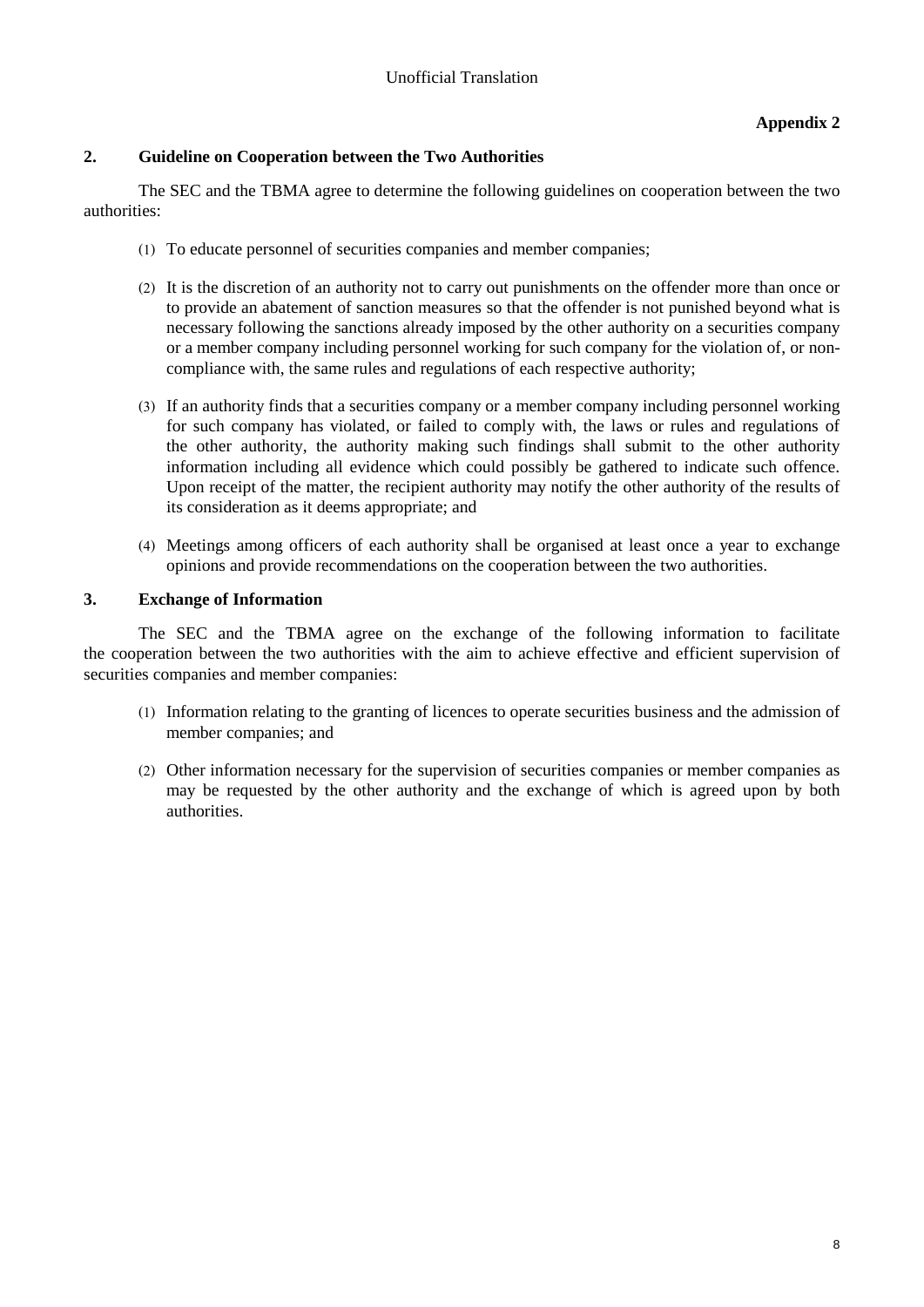## **Supervision of Debt Securities Trading**

## **1. Duties of Each Authority**

The SEC

- (1) Supervise and examine the TBMA operation in supervising the debt securities trading;
- (2) Support the TBMA to act as the front-line regulator to detect effectively any improper trading practices;
- (3) Conduct legal or regulatory proceedings against any person who violates any law or regulation under the responsibility of the SEC.

# The TBMA

- (1) Supervise orderly trading of debt securities to promote fairness;
- (2) Establish measures and systems to deal with suspected transactions efficiently;
- (3) Monitor and ensure that the rules and regulations applicable to debt securities trading or other relevant rules and regulations are sufficiently effective for the deterrence and detection of behaviors which could lead to unfair debt securities trading;
- (4) In case of necessity to request documents or access information from members, the TBMA shall comply with the agreement made with members or in accordance with regulations applicable to members and report the findings to the SEC; and
- (5) In the case where the offence is found to be irregularity in accordance with the SEC rules, the TBMA shall submit the matter to the SEC for further legal action;

#### **2. Guideline on Cooperation between the Two Authorities**

The SEC and the TBMA agree to determine the guidelines on cooperation between the two authorities. In cases where the offence is found to be irregularity according to the SEC rules, the TBMA shall submit the matter to the SEC for further legal action. The SEC and the TBMA will regularly exchange information on debt securities trading including potential risks.

# **3. Exchange of Information**

The SEC and the TBMA agree on the exchange of the following information relating to the examination of debt securities trading with the aim to assist the cooperation between the two authorities on the monitoring of trading of debt securities:

- (1) The offence detected may be irregularity according to the SEC rules. The TBMA shall submit the matter to the SEC for further legal action; and
- (2) Other information necessary for the monitoring of trading of debt securities as may be requested by the other authority and the exchange of which is agreed upon by both authorities.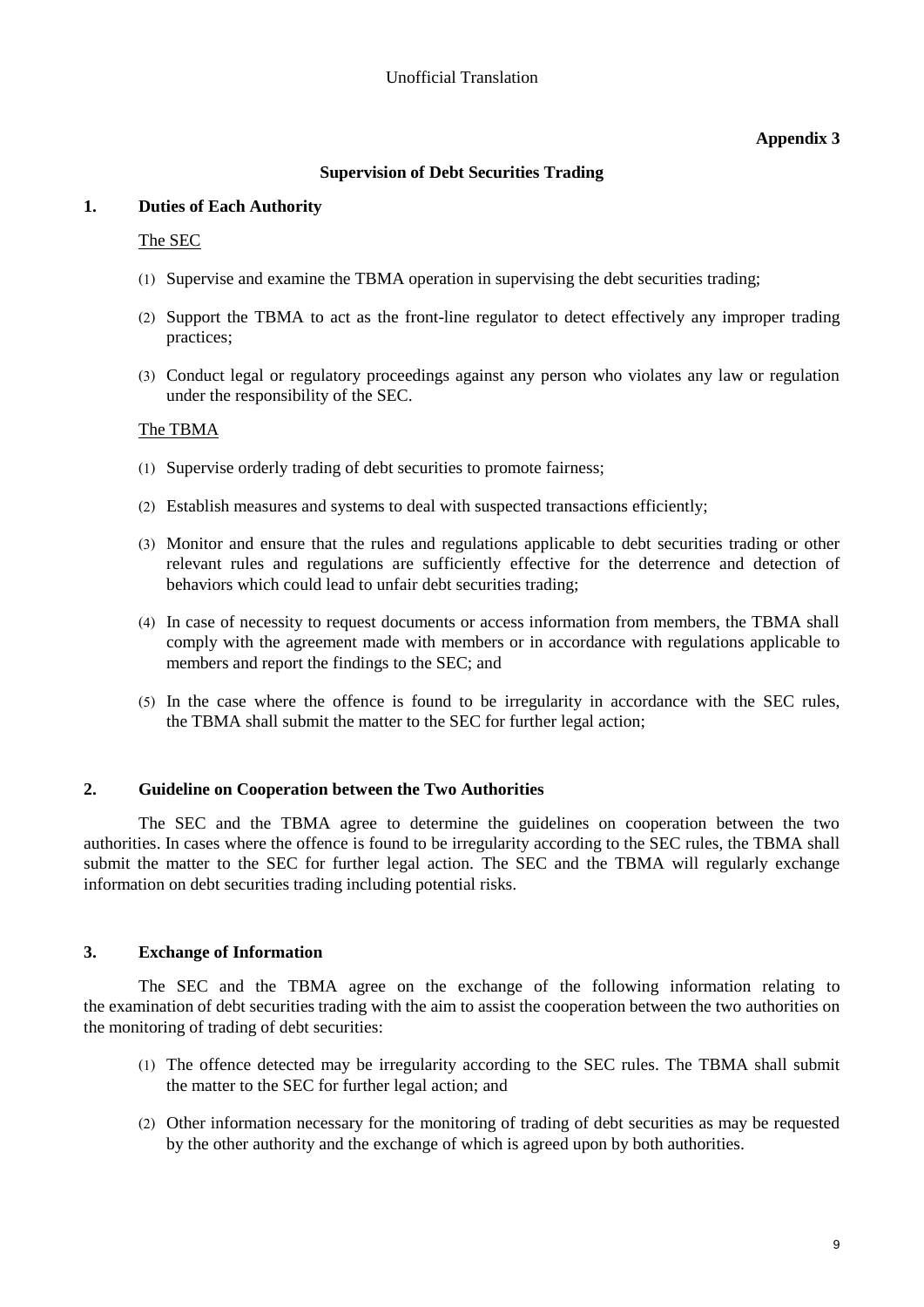## **Functioning as Debt Securities Information Center and Pricing Agency**

#### **1. Duties of Each Authority**

The SEC

- (1) Support and/or consider measures to enable the TBMA to cooperate with those involved in providing the debt securities information needed to perform pricing agency. This allows the TBMA to carry out its objectives; and
- (2) Supervise and ensure the dissemination of information is appropriate and efficient.

## The TBMA

- (1) Provide the information disclosure system in both the primary market and the trading information in the secondary market. Investors can conveniently access information at reasonable prices; and
- (2) Provide system, methodologies and qualified personnel as an expert in bond pricing calculation and debt securities indices (pricing agency) in an efficient and reliable manner to use as a reference price.

## **2. Guideline on Cooperation between the Two Authorities**

The SEC and the TBMA agree to determine the following guidelines on cooperation between the two authorities:

- (1) Discuss cooperatively for accurate and timely information about issuers, debt securities features, investors and prices to be used in the supervision and development of debt securities market; and
- (2) Develop collectively a system to receive and disseminate information with reasonable resources to reduce the burden on the issuer and to provide investors with important information to make decisions promptly and conveniently;

# **3. Exchange of Information**

To provide information for the Information Center and Pricing agency of the TBMA, the SEC and the TBMA agree to submit information on the following issues:

- (1) Information on issuance, offering of debt securities and sales report; and
- (2) Any other information requested by the other authority and the exchange of which is agreed upon by both authorities.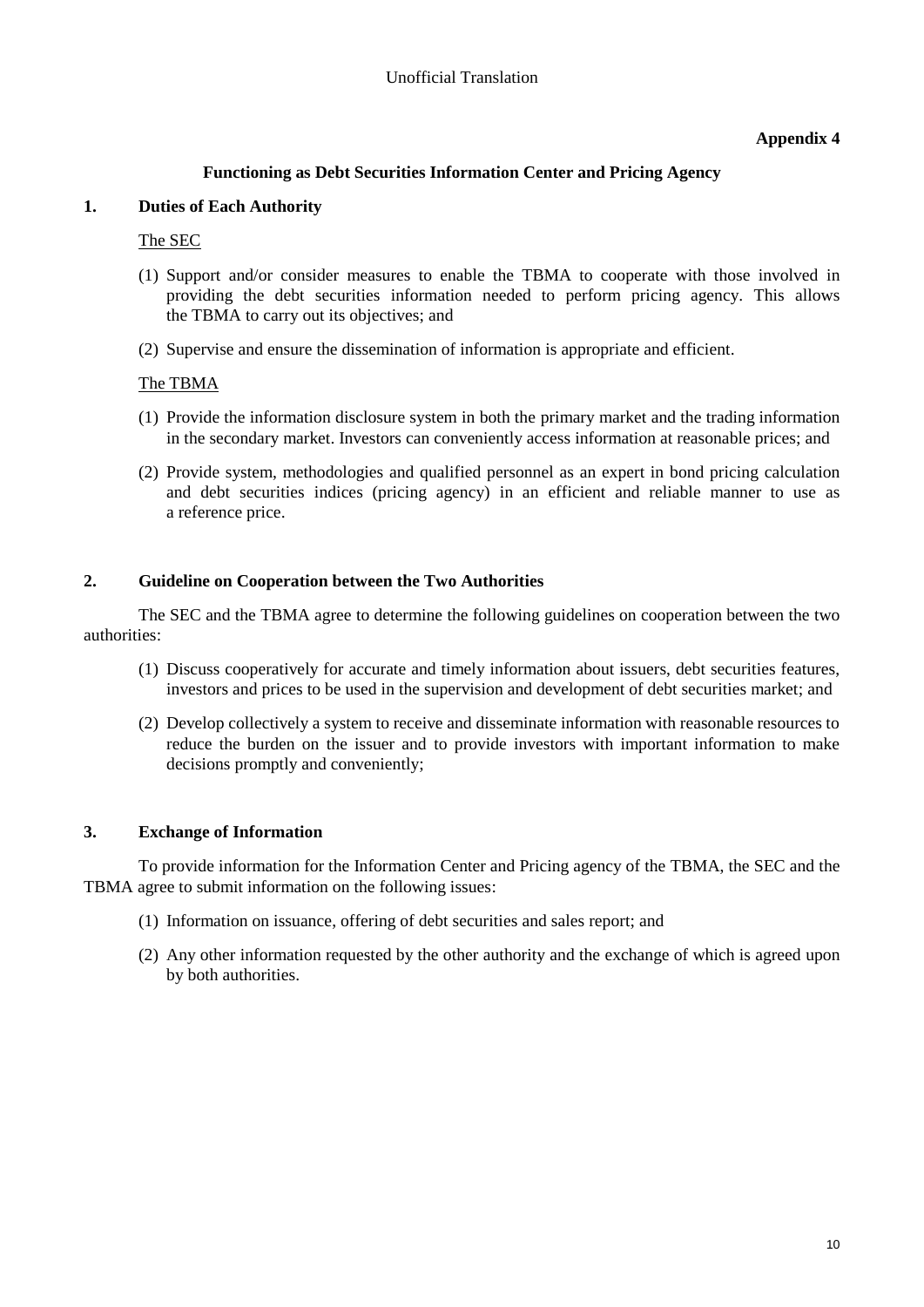## **Issuance of the TBMA Rules or Regulations**

The SEC and the TBMA will issue rules and regulations that are within its respective mandates and responsibilities to supervise and ensure market orderliness of the Thai debt securities market. There may be public hearing process to allow relevant stakeholders to express opinions with the aim to ensure that the consideration is prudent and well-rounded and that regulations are issued effectively, appropriately and in a timely manner as well as may consider disclosing the public opinion.

In granting approval for the rules and regulations that the TBMA issues or amends, the SEC will take into consideration the investor protection, orderliness, fairness, transparency, efficiency and avoidance of anticompetitive situations. The SEC will allow the TBMA flexibility in determining the procedures to achieve the above regulatory objectives.

The TBMA will first consult the SEC on the principle or substance of the rules and regulations that are being considered with the aim to have a mutual understanding about the rationale, necessity and the intended outcome, and to allow exchange of opinions between the two authorities before submission of the following amendments of the TBMA rules and regulations for SEC approval:

- (1) Members and Membership
- (2) Rights, Obligations of Members and the Termination of Membership
- (3) Board Composition and Tenure
- (4) Ethics of Conducting Business
- (5) Disciplines and Punishment of the Members
- (6) Membership Admission Fee and Annual Fee
- (7) Registration Fee on Debt Securities